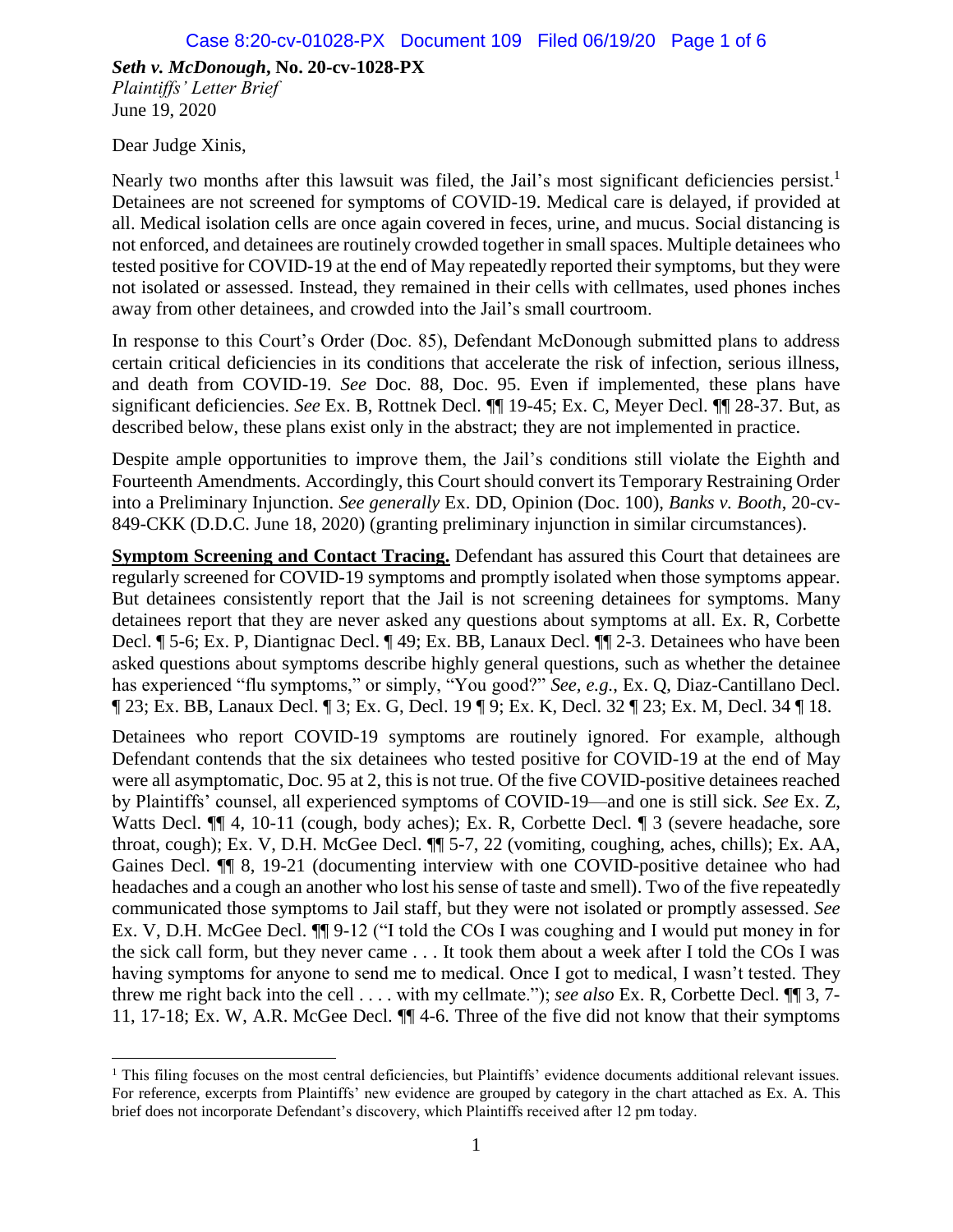$\overline{\phantom{a}}$ 

were related to COVID-19. Ex. AA, Gaines Decl. ¶ 8 (describing two detainees); Ex. Z, Watts Decl. ¶ 11.

The Jail disregards symptoms even in COVID-positive detainees: two detainees who recently tested positive were transferred back to general population while they were still symptomatic. *See*  Ex. AA, Gaines Decl. ¶¶ 24-26. One had a 102-degree fever the day before he was moved. *Id.* ¶ 24. Contact tracing (isolation/quarantine of close contacts of positive cases) is minimal to nonexistent. Ex. I, Decl. 30 ¶ 5; Ex. M, Decl. 34 ¶¶ 27-30. Even close contacts of positive cases who are themselves experiencing symptoms are not isolated and struggle to access medical care.<sup>2</sup>

**Delays in and Barriers to Medical Care.** Protracted delays in (and denials of) medical care remain the norm at the Jail, including for detainees who report symptoms of COVID-19. Detainees regularly submit multiple sick call requests before they receive any response. This process can take weeks, and many requests for medical care are ignored altogether.<sup>3</sup>

As described above, at least two of the six detainees who recently tested COVID-positive reported their symptoms but were not isolated or assessed. *See* Ex. R, Corbette Decl. ¶¶ 3, 7-11, 17-18; Ex. V, D.H. McGee Decl. ¶¶ 9-12; Ex. W, A.R. McGee Decl. ¶¶ 4-6. Likewise, in recent weeks, other detainees have reported symptoms, but have also not been isolated or assessed. *See, e.g.*, Ex. BB, Lanaux Decl.  $\P$  4 ("[Two detainees] reported that they actually have symptoms of COVID-19 now. One is having trouble breathing, sneezing, and body aches. The other has been coughing. Although both reported their symptoms, neither of them had been seen by medical staff or isolated.").

Detainees have been denied timely and appropriate care for other dangerous symptoms as well. *See, e.g.*, Ex. BB, Lanaux Decl. ¶¶ 6-19 (describing client Robert Pixley, who was recently rushed into emergency surgery for a perforated ulcer after repeated unsuccessful attempts to get medical attention at the Jail); Ex. F, Decl. 12 ¶¶ 5-8 (detainee who previously tested positive for COVID-19 stating that he continues to have "attack(s)" of "extreme shortness of breath" and has reported them, but "the COs don't do anything" and the nurse "just said, 'what do you want me to do about it?'"). <sup>4</sup> Some efforts to get care are met with derision and threats of punishment. *See, e.g.*, Ex. Y, Perry Decl. ¶¶ 4-5 ("I told the morning nurse, Vanessa, that I couldn't breathe and she laughed at me. The daytime nurses call us n-----s."); Ex. R, Corbette Decl. ¶¶ 9-11.

Even in emergencies, the Jail's response in the general housing units is often exceedingly slow, and calls for help are ignored. *See* Ex. K, Decl. 32 ¶ 10-11 ("Maybe two weeks ago, another guy on H8 kept pushing his buzzer and yelling, 'help, help!' But the COs just ignored him. Eventually, one of the other inmates . . . walked over to this guy's door to check on him. And the guy was lying on the ground, unconscious. . . . We found out later that this guy tested positive for COVID-19."); *see also* Ex. R, Corbette Decl. ¶ 14; Ex. L, Decl. 33 ¶ 10-11.

<sup>2</sup> *See* Ex. H, Decl. 20 ¶ 3 ("One guy . . . has been having breathing problems and throat swelling. Two weeks ago someone left that same cell—cell 204—with Corona. . . . It took about 3 weeks for him to get the sick call after multiple requests.").

<sup>3</sup> *See, e.g.*, Ex. N, Decl. 35 ¶ 15 ("For the sick calls that were answered I had to put in between 3-5 requests. It takes more than a week to get me down to medical and that's only for the ones they answered after I put in multiple requests."). Ex. H, Decl. 20 ¶ 3; Ex. L, Decl. 33 ¶¶ 5-6, 8, 12; Ex. M, Decl. 34 ¶ 16, 19; Ex. U, Kirkland Decl. ¶ 31.

<sup>4</sup> *See also* Ex. CC, Pixley Decl. ¶¶ 3-7 (detainee's mother describing his efforts to get care and hospitalization); Ex. K, Decl. 32  $\P$  12 (stating that his cellmate, who had sickle cell, was throwing up blood but was ignored); Ex. Q, Diaz-Cantillano ¶¶ 14-36 (describing his attempts to get medical attention for black, tarry blood coming from his rectum).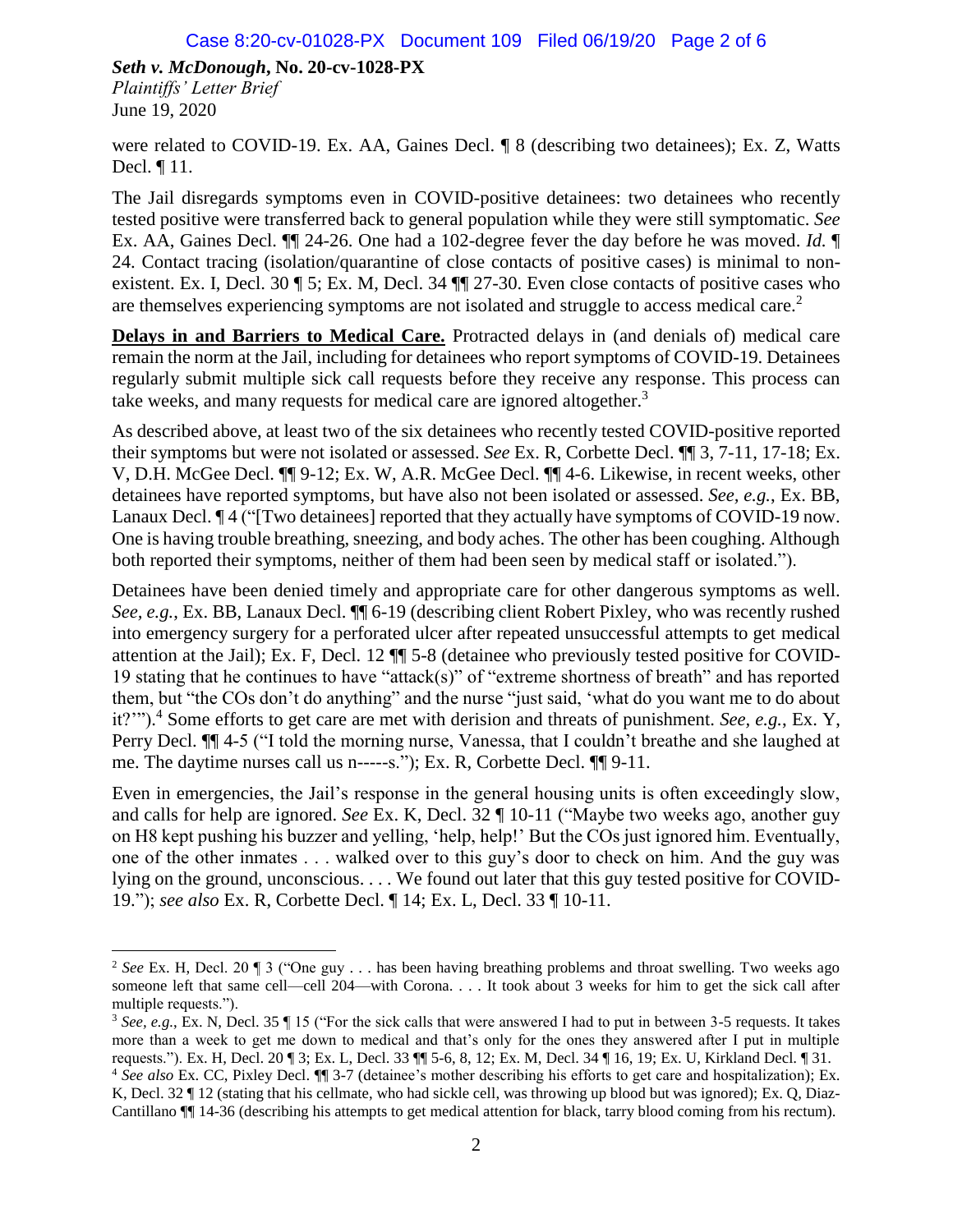**Medical Isolation and Monitoring of Suspected and Confirmed Cases of COVID-19.**  Detainees placed in medical isolation cells continue to report unsanitary conditions. The cells remain covered in feces, mucus, and urine. *See, e.g.*, Ex. Z, Watts Decl. ¶ 6 ("The isolation cell reeked of urine. . . . There were also feces in the top back corner of the cell and down the corner of the wall. It looked like someone had tried to throw their feces at the security camera."); Ex. Y, Perry Decl. ¶ 6 ("The isolation cell I'm in now has feces everywhere. There's feces on the little camera that's in here. I complained about it and they said, 'Well, do you want to clean it?'").<sup>5</sup>

The Jail does not clean isolation cells between occupants. *See* Ex. Z, Watts Decl. ¶ 5 ("When my test came back positive [for COVID-19], . . . I was put in the medical isolation cell. There was a guy occupying the cell when I arrived in medical. He looked rough; he looked sick and unclean, like he hadn't been able to shower for multiple days. Jail staff opened cell door and let him out, and immediately ushered me into the cell. They did not clean or sanitize the cell in any way. They did not even enter the cell to make sure that it was in OK condition."). <sup>6</sup> However, the Jail does regularly require sick detainees who occupy the isolation cells to clean them before entering or leaving them—even when the previous occupants were COVID-positive. Ex. J, Decl. 31 ¶ 18. Indeed, around the beginning of June, Jail staff asked Quinton Perry, a 60-year-old detainee with COPD and heart failure—both high-risk conditions for COVID-19—to clean all of the isolation cells in which COVID-positive prisoners had been. *See* Ex. Y, Perry Decl. ¶ 8 ("[T]hey told me they would give me extra food from commissary if I would clean all of the medical isolation cells where the people with COVID had been. I did it because the food you get in isolation is cold and it's not a lot."). Unit H-6 (which also holds COVID-positive detainees in isolation) is similarly unsanitary. *See* Ex. AA, Gaines Decl. ¶¶ 10-13 (mold, insects, lack of cleaning); Ex. Z, Watts Decl. ¶¶ 13-15 (same). Detainees placed in isolation still lack access to basic hygiene products, showers, and phone calls. *See* Ex. Z, Watts Decl. ¶ 8; Ex. T, Hill Decl. ¶ 31; Ex. J, Decl. 31 ¶ 12. At least one cell lacks running water. Ex. Y, Perry Decl. ¶ 5.<sup>7</sup>

Detainees in medical isolation cells and H-6 are rarely monitored.<sup>8</sup> When they seek medical attention, there is often a long delay, if anyone comes at all. Ex. Y, Perry Decl. ¶ 11 ("When I feel like I can't breathe, I have to bang on the glass to try to get someone. If they come, it takes at least 15 minutes. But sometimes they just ignore you and they don't even come at all."); Ex. Z, Watts Decl. ¶ 17 (stating that, while in isolation for COVID-19 on H-6, "[W]e would often have to push the call button for the intercom 9 or 10 times [to get an officer's attention]."); *see also* Ez. AA, Gaines Decl. ¶¶ 14-15; Ex. O, Abarca Decl. ¶ 17; Ex. T, Hill Decl. ¶ 17.

**Social Distancing and Sanitation.** Although detainees remain on lockdown for approximately 23 hours per day,<sup>9</sup> the Jail fails to ensure social distancing during out-of-cell time. Detainees are still crowded together at the phones. *See* Ex. Q, Diaz-Cantillano Decl. ¶ 24 ("When you are using the

 $\overline{\phantom{a}}$ 

<sup>5</sup> *See also* Ex. Q, Diaz-Cantillano Decl. ¶ 19; Ex. J, Decl. 31 ¶ 18; Ex. T, Hill Decl. ¶ 29.

<sup>6</sup> *See also id.* ¶ 7; Ex. Y, Perry Decl. ¶ 9; Ex. J, Decl. 31 ¶ 18.

 $<sup>7</sup>$  The cells' punitive conditions also deter many detainees from reporting symptoms for fear of being placed there—</sup> further impeding the identification of symptomatic detainees. *See* Ex. O, Abarca Decl. ¶ 13; Ex. X, Nelson Decl. ¶ 22-23; Ex, T, Hill Decl. ¶ 21, 35; Ex. P, Diantignac Decl. ¶ 49; *see also* Ex. C, Meyer Decl. ¶ 33.

<sup>8</sup> *See, e.g.*, Ex. T, Hill Decl. ¶ 30; Ex. J, Decl. 31 ¶ 13; Ex. Z, Watts Decl. ¶¶ 16-17; Ex. AA, Gaines Decl. ¶ 18.

<sup>9</sup> *See* Ex. O, Abarca Decl. ¶ 18; Ex. N, Decl. 35 ¶ 3; Ex. R, Corbette Decl. ¶ 19; Ex. F, Decl. 12 ¶ 9; Ex. G, Decl. 19 ¶ 10; Ex. H, Decl. 20 ¶ 4; Ex. J, Decl. 31 ¶ 19; Ex. I, Decl. 30 ¶ 11; Ex. K, Decl. 32 ¶ 25; Ex. L, Decl. 33 ¶ 13; Ex. M, Decl. 34 ¶ 40; Ex. N, Decl. 35 ¶ 3.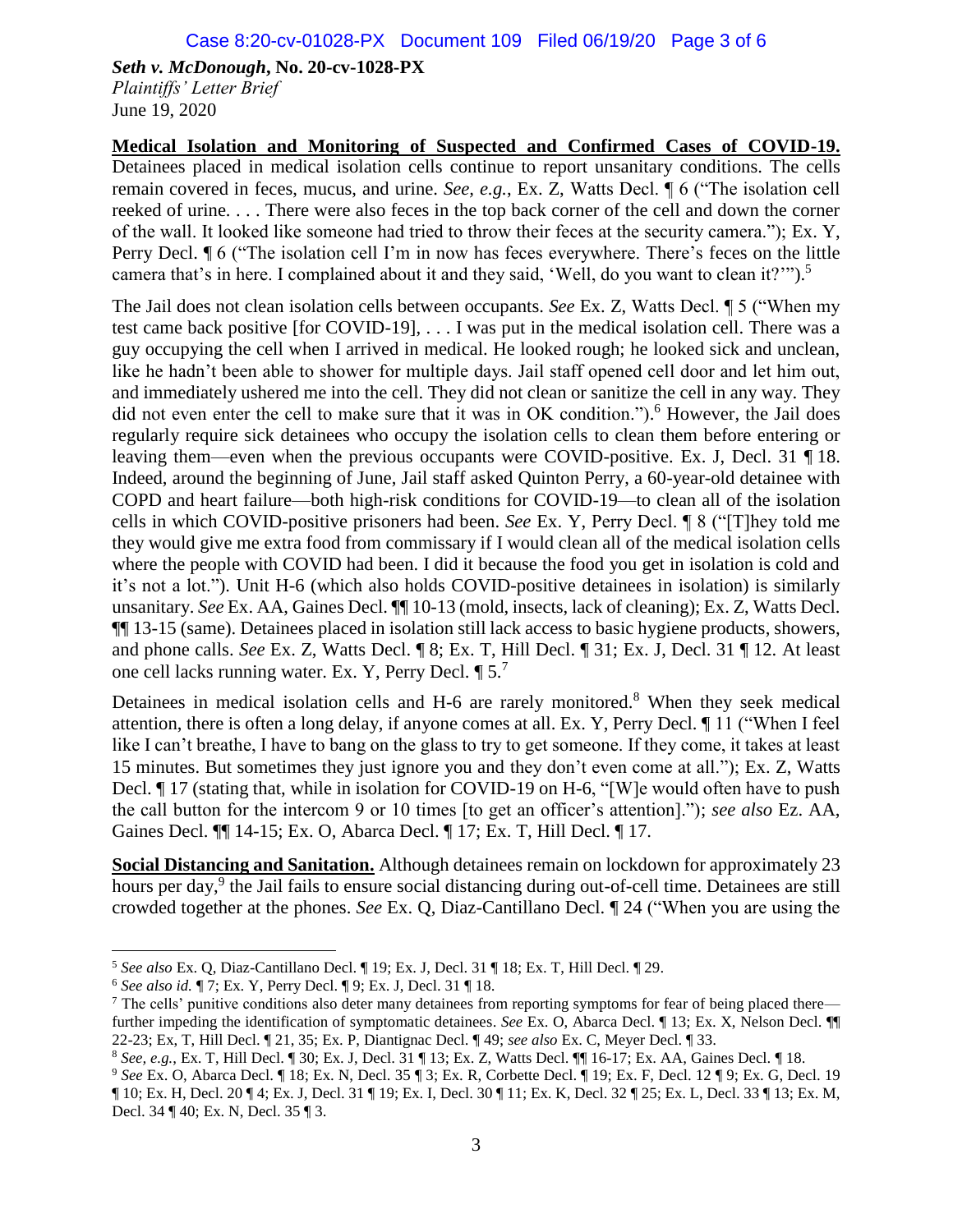June 19, 2020

phone, it's like when you're on a bus. That's how close you are.").<sup>10</sup> They remain close together during intake process, in the pill line, and during rec time without intervention from Jail staff.<sup>11</sup>. Detainees in the Jail's courtroom sit side by side in the small quarters, and detainees being released routinely spend an hour or more in a small room and hallway with up to ten other people crowded closely together. *See* Ex. R, Corbette Decl. ¶¶ 28-29; Ex. V, D.H. McGee Decl. ¶¶ 20-21.

Cleaning and sanitation also remain deficient. The Jail uses Spray-9, but it is routinely watered down (often by half).<sup>12</sup> Detainees can only access it during their one hour of out-of-cell time,<sup>13</sup> and it is sometimes not available at all.<sup>14</sup> Common surfaces and spaces are not regularly cleaned.<sup>15</sup> Disinfectant wipes are not provided.<sup>16</sup> Cells in which COVID-positive detainees had been are cleaned only by detainees—and with insufficient cleaning supplies. Ex. K, Decl. 32 ¶ 11, 33, 34.

**Plan for Medically Vulnerable Detainees.** Defendant has now submitted a plan to identify<sup>17</sup> and protect high-risk detainees from COVID-19. *See* Doc. 88 at 4-13. Defendant's plan as written is inadequate in many respects. *See* Ex. B, Rottnek Decl. ¶¶ 19-23. However, even this written plan is not implemented in practice. For example, Defendant's plan described conducting additional symptom checks for high-risk detainees. Doc. 88 at 11. But like other detainees at the Jail, medically vulnerable detainees report that no one has been checking their symptoms at all, and if questions are asked, they are exceedingly general. *See* Ex. J, Decl. 31 ¶ 5; Ex. T, Hill Decl. ¶ 45; Ex. X, Nelson Decl. ¶¶ 22; Ex. K, Decl. 32 ¶ 23. The Jail committed to prioritizing high-risk detainees for medical care. Doc. 88 at 10-11. Yet delays in and denial of care continue—including for the conditions that render these detainees high risk for COVID-19. *See, e.g.*, Ex. K, Decl. 32 ¶ 8 (detainee with severe asthma stating that when he urgently needs his breathing machine, he pushes the buzzer in his cell to call a corrections officer, but "a lot of the time, the COs stay seated behind their desk just talking to one another ignoring me," or "turn the volume of the buzzer down low, so they don't even have to hear me"); Ex. G, Decl. 19  $\P$  4, 5 (detainee with asthma and bronchitis stating that he asked to see a doctor for breathing problems on June 5th, but that as of June 12th, he still had not seen one); Ex. J, Decl. 31 ¶ 5 (HIV-positive detainee stating that the Jail failed to obtain his HIV medication when he entered the Jail, so he went days without it); *see also*  Ex. Y, Perry Decl. ¶ 13; Ex. P, Diantignac Decl. ¶ 22; Ex. T, Hill Decl. ¶¶ 23-27, 36-37.<sup>18</sup>

 $\overline{\phantom{a}}$ <sup>10</sup> Ex. N, Decl. 35 ¶ 5; Ex. R, Corbette Del. ¶ 21-22; Ex. X, Nelson Decl. ¶ 20; Ex. O, Abarca Decl. ¶ 19; Ex. G, Decl. 19 ¶ 14; Ex. H, Decl. 20 ¶ 7, 8; Ex. K, Decl. 32 ¶ 28; Ex. L, Decl. 33 ¶ 19; Ex. M, Decl. 34 ¶ 23.

<sup>11</sup> *See* Ex. N, Decl. 35 ¶ 3; Ex. G, Decl. 19 ¶ 14; Ex. H, Decl. 20 ¶ 4-5.; Ex. K, Decl. 32 ¶ 4; Ex. L, Decl. 33 ¶ 19.

<sup>12</sup> *See* Ex. G, Decl. 19 ¶ 12; Ex. O, Abarca Decl. ¶ 19; Ex. T, Hill Decl. ¶ 41; Ex. F, Decl. 12 ¶ 12; Ex. I, Decl. 30 ¶ 8; Ex. K, Decl. 32 ¶ 11, 18; Ex. M, Decl. 34 ¶ 33.

<sup>13</sup> Ex. R, Corbette Decl. ¶ 23; Ex. F, Decl. 12 ¶ 12; Ex. G, Decl. 19 ¶ 11, 17; Ex. J, Decl. 31 ¶ 17, 20.

<sup>14</sup> Ex. I, Decl. 30 ¶ 7 ("Every week we run out of cleaning supplies."); Ex. O, Abarca Decl. ¶ 19.

<sup>15</sup> Ex. O, Abarca Decl. ¶ 19; Ex. N, Decl. 35 ¶ 7-9; Ex. T, Hill Decl. ¶¶ 19; Ex. H, Decl. 20 ¶¶ 9, 10, 17; Ex. I, Decl. 30 ¶ 9; Ex. K, Decl. 32 ¶¶ 17, 19.

<sup>16</sup> Ex. N, Decl. 35 ¶ 11; Ex. X, Nelson Decl. ¶ 14; Ex. T, Hill Decl. ¶¶ 19, 40; Ex. G, Decl. 19 ¶ 11.

<sup>&</sup>lt;sup>17</sup> Plaintiffs do not know whether Defendant has implemented its plan to identify medically vulnerable detainees. Defendant's counsel committed to provide Plaintiffs' counsel with an updated list of high-risk detainees once it is available, but no list has been produced.

 $18$  The Jail stated that it will single-cell high-risk detainees when possible. Doc. 88 at 12-13. At least some high-risk detainees remain double-celled. *See* Ex. K, Decl. 32 ¶ 23; Ex. M, Decl. 34 ¶ 35. But the Jail has also moved at least one high-risk detainee to a single cell even though the cell worsened his health. At the beginning of June, the Jail moved Quinton Perry, who has COPD and heart failure, to a medical isolation cell where COVID-positive prisoners had been. Ex. Y, Perry Decl. ¶¶ 4-5. Mr. Perry cannot breathe in the cell, which lacks ventilation. *Id.* ¶¶ 10, 19, 20- 21. As a result, he now needs breathing treatments that he did not previously require. *Id.* ¶¶ 10.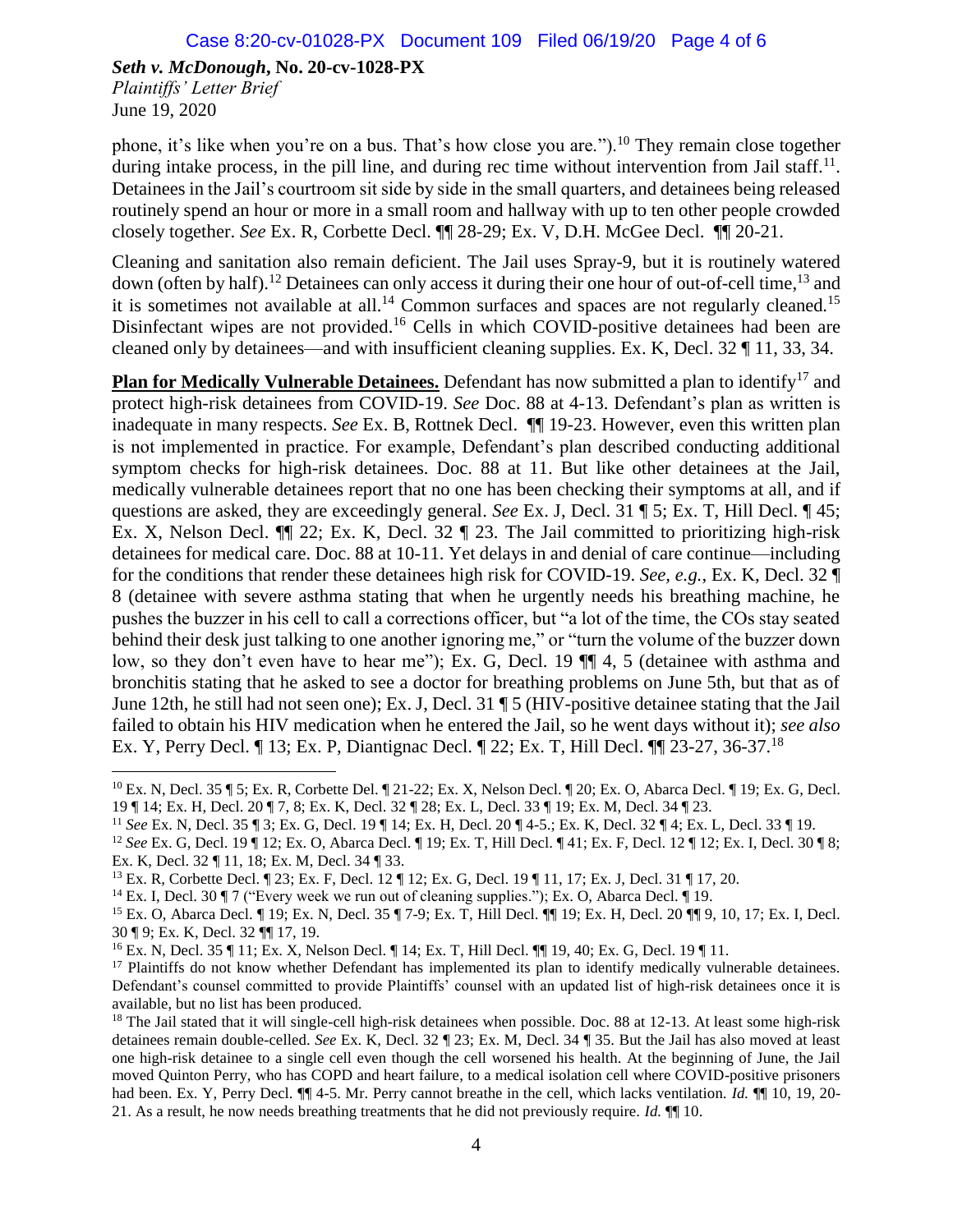**Mass Test Results and Testing Plan.** Between May 19 and 25, the Jail tested 521 of its 525 detainees. Doc. 95 at 2. This round of testing revealed six positive cases of COVID-19. *Id.* The Jail misinterprets these results as evidence of its success. *Id.* at 3. But as Dr. Jaimie Meyer explains, the results more likely reflect the opposite: "Based on Dr. Franco-Paredes's description of the course of the jail's outbreak, the low number of positive testing more likely reflects a widespread outbreak that has peaked and is not validation that the Jail adequately contained the outbreak." Ex. C, Meyer Decl. ¶ 21; *accord* Ex. B, Rottnek Decl. ¶ 43; *see also* Ex. C, Meyer Decl. ¶¶ 15-27.<sup>19</sup>

Separately, although the Jail has committed to continue testing new intakes, "it has not presented any plan to re-test detainees," and it has not "provided any criteria for when a test will be administered to a detainee after intake." Ex. C, Meyer Decl. ¶ 28. "This creates serious vulnerabilities to a new outbreak at the jail." *Id.* "At a bare minimum, there must be a reasonable plan for retesting of some kind over the many months remaining in the course of the pandemic." *Id.* ¶ 36; *accord* Ex. B, Rottnek ¶¶ 37-39. "If mass retesting at regular intervals is not feasible, the Prince George's County Jail will need to develop a clear protocol for testing detainees that is mindful of major blind spots of symptom-based testing strategies." *Id.* 

But not only does the Jail lack such a protocol—as described above, it also lacks effective screening measures. Thus, by fall, the Jail will have an effectively new detainee population (given turnover), a second wave of COVID-19 will be rising, *see* Ex. C, Meyer Decl. ¶ 39, and the Jail if present course continues—will be without an implemented plan to prevent another major outbreak.

The Jail also represents that it does not test its staff. *Id.*  $\P$  21. "This is another major blindspot." Ex. C, Meyer Decl. ¶ 37. "When staff are required to self-report symptoms, exclude themselves from work, contact their primary care provider to obtain an order for testing, and then self-report positive test results to their employer, the barriers are often insurmountable." *Id.* 

**This Court Should Issue a Preliminary Injunction.** The deficiencies raised by this Court and the Independent Inspector continue. Defendant's progress to date demonstrates it will not remedy these deficiencies absent oversight. And as Dr. Meyer explains, "[A] renewed wave of COVID-19 infections is nearly certain this fall and predicted to hit at the same time as seasonal influenza, which will be devastating in terms of loss of life and strain on healthcare systems. . . . We need to act now preemptively to prevent catastrophe." Ex. C, Meyer Decl. ¶ 39. Accordingly, Plaintiffs ask this Court to enter a Preliminary Injunction, including appointment of a monitor and any relief this Court deems necessary. To ensure both effective remedies and Defendant's discretion in crafting it, Plaintiffs respectfully request that this Court order the parties to confer to develop appropriate remedies. *See Braggs v. Dunn*, 257 F. Supp.3d, 1171, 1268 (M.D. Ala. 2017) (finding Eighth Amendment violation and ordering parties to "meet to discuss a remedy"); *Benjamin v. Fraser*, 156 F. Supp. 2d 333, 344 (S.D.N.Y. 2001) (noting that when agreement between the parties is incorporated into an order, this "constitutes strong evidence" of compliance with the neednarrowness-intrusiveness requirement").

 $\overline{\phantom{a}}$ <sup>19</sup> Both Dr. Meyer and Dr. Rottnek noted that the result could also be the result of testing errors, which are "likely to happen where staff are not receiving adequate training" in how to administer the tests. Ex. B, Rottnek Decl. ¶ 43; Ex. C, Meyer Decl. ¶ 26.